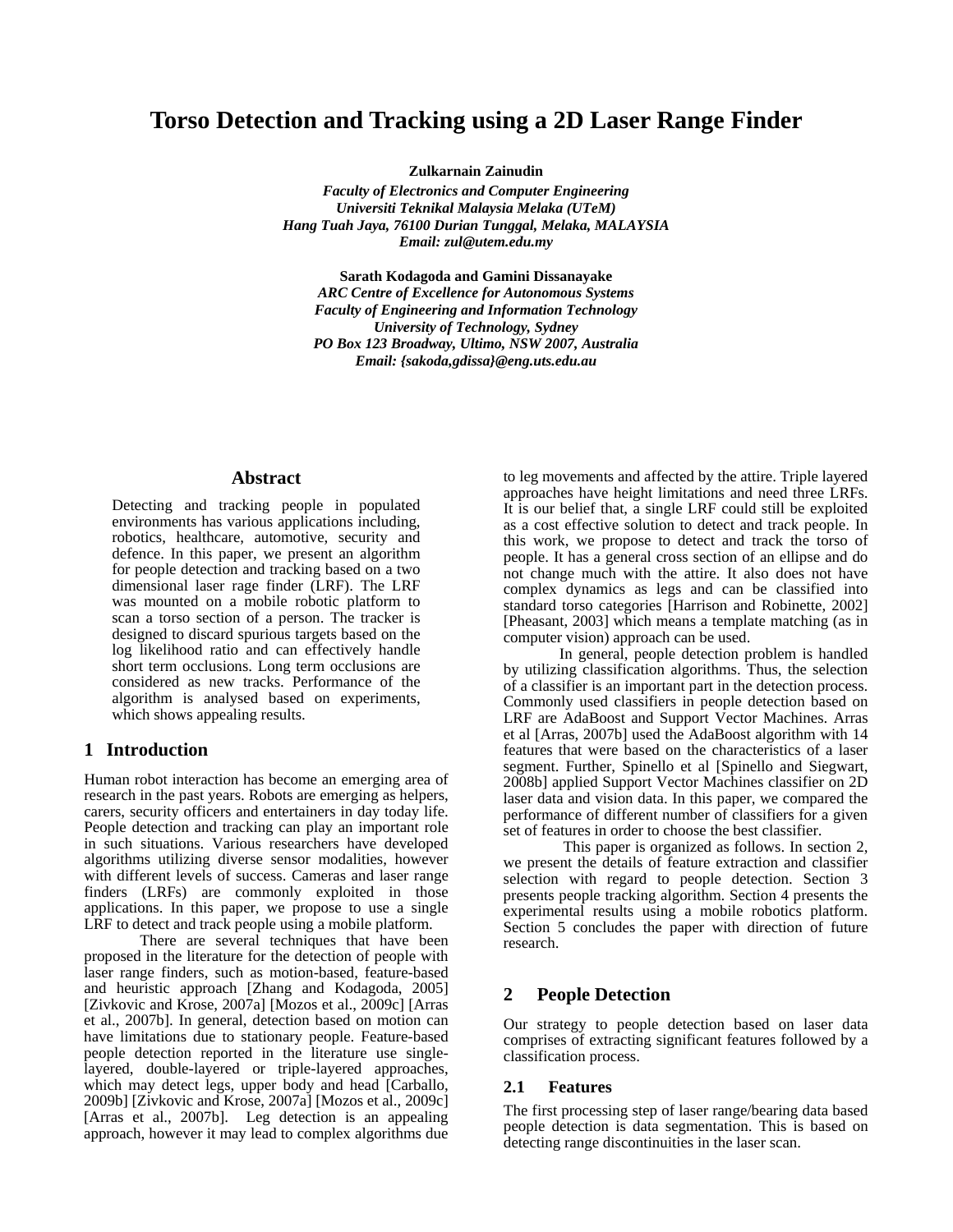The laser range finder provides range and bearing,  $\{r_i, \theta_i\}$  to objects in its field of view, where, suffix *i* refers to a specific range/bearing data with  $i = 1,...,n$ . By using a model based technique, which is realized using the Extended Kalman Filter (EKF) [Kodagoda et al., 2002], it is possible to partition the data into segments,  $S = \{s_1, s_2, ..., s_M\}$  as shown in Figure 1. *M* is the number of segment in a particular laser range/bearing data. In the Figure 1, symbol 'o' refers to discontinuity points, which define start and end points of segments.



Once the data segmentation is performed, next step is to extract meaningful features to be used in people detection.

*Feature 1:* Length of a segment, which is given by,  

$$
\sqrt{(x_n - x_1)^2 + (y_n - y_1)^2}
$$
 (1)

*Feature 2*: Ratio of major to minor axis of the ellipse. The laser range finder is mounted in such a way that it scans torso part of an average person. Cross section of torso of a human can generally be approximated by an ellipse. Therefore, an ellipse fitting algorithm [Fitzgibbon et al., 1999a] is implemented on segmented laser range data.

The Cartesian coordinates of each element in an *i* segmented laser data,  $s_i = \{x_{i1}, x_{i2}, ..., x_{in}\}$  can be transformed into a matrix,  $\mathbf{D}_i = \begin{bmatrix} x_{i1}, x_{i2}, ..., x_{in} \end{bmatrix}^T$ . Then the solution for fitting of ellipses is a general conic equation [Fitzgibbon et al., 1999a]:

$$
F(\mathbf{a}, \mathbf{x}) = \mathbf{a} \cdot \mathbf{x} = ax^2 + bxy + cy^2 + dx + cy + f = 0 \quad (2)
$$

$$
Sa = \lambda Ca \tag{3}
$$

$$
\mathbf{a}^T \mathbf{C} \mathbf{a} = 1 \tag{4}
$$

where,  $\mathbf{a} = [\mathbf{a} \mathbf{b} \mathbf{c} \mathbf{d} \mathbf{e} \mathbf{f}]^{\mathrm{T}}$ ,  $\mathbf{x} = [\mathbf{x}^2 \mathbf{x} \mathbf{y} \mathbf{y}^2 \mathbf{x} \mathbf{y} \mathbf{1}]^{\mathrm{T}}$ ,  $\mathbf{S} = \mathbf{D}_i \mathbf{D}_i^{\mathrm{T}}$ ,

|  |  |  | and C is $\begin{bmatrix} 0 & 0 & 2 & 0 & 0 & 0 \\ 0 & -1 & 0 & 0 & 0 & 0 \\ 2 & 0 & 0 & 0 & 0 & 0 \\ 0 & 0 & 0 & 0 & 0 & 0 \\ 0 & 0 & 0 & 0 & 0 & 0 \\ 0 & 0 & 0 & 0 & 0 & 0 \\ 0 & 0 & 0 & 0 & 0 & 0 \end{bmatrix}$ . Here, the maximum and minimum values of $\lambda$ , $\lambda_{\text{max}}$ and $\lambda_{\text{min}}$ |  |
|--|--|--|-------------------------------------------------------------------------------------------------------------------------------------------------------------------------------------------------------------------------------------------------------------------------------------------------------------------------------|--|
|  |  |  |                                                                                                                                                                                                                                                                                                                               |  |
|  |  |  |                                                                                                                                                                                                                                                                                                                               |  |
|  |  |  |                                                                                                                                                                                                                                                                                                                               |  |

length of major and minor axes respectively. The ellipses fitted for the segmented data in Figure 1 are shown in Figure 2. The features that we consider include length of major and minor axes, and the ratio of major and minor axes.



Figure 2: Segmented data with ellipse fitting

*Feature 3:* Mean curvature characteristic of segment, *Si*. Given three sequential Cartesian coordinates,  $x_1$ ,  $x_C$  and  $\mathbf{x}_n$ , let A denote the area of the triangle enclosed by  $\mathbf{x}_1 \mathbf{x}_C \mathbf{x}_n$ and  $d_1$ ,  $d_C$ ,  $d_n$  denotes the distance of three legs of the triangle. Then, an approximation of discrete curvature of the boundary at  $x_c$  is given by [Arras et al., 2007b],

$$
k = \frac{4A}{d_1 d_c d_n} \tag{5}
$$

*Feature 4:* The fourth feature is the ratio of the distance between laser source to the centre of segmentation over number of points, which is given by

$$
\frac{\sqrt{x_c^2 + y_c^2}}{n}
$$
 (6)

where,  $x_c$ ,  $y_c$  and *n* are centre point of x and y; and number of points respectively.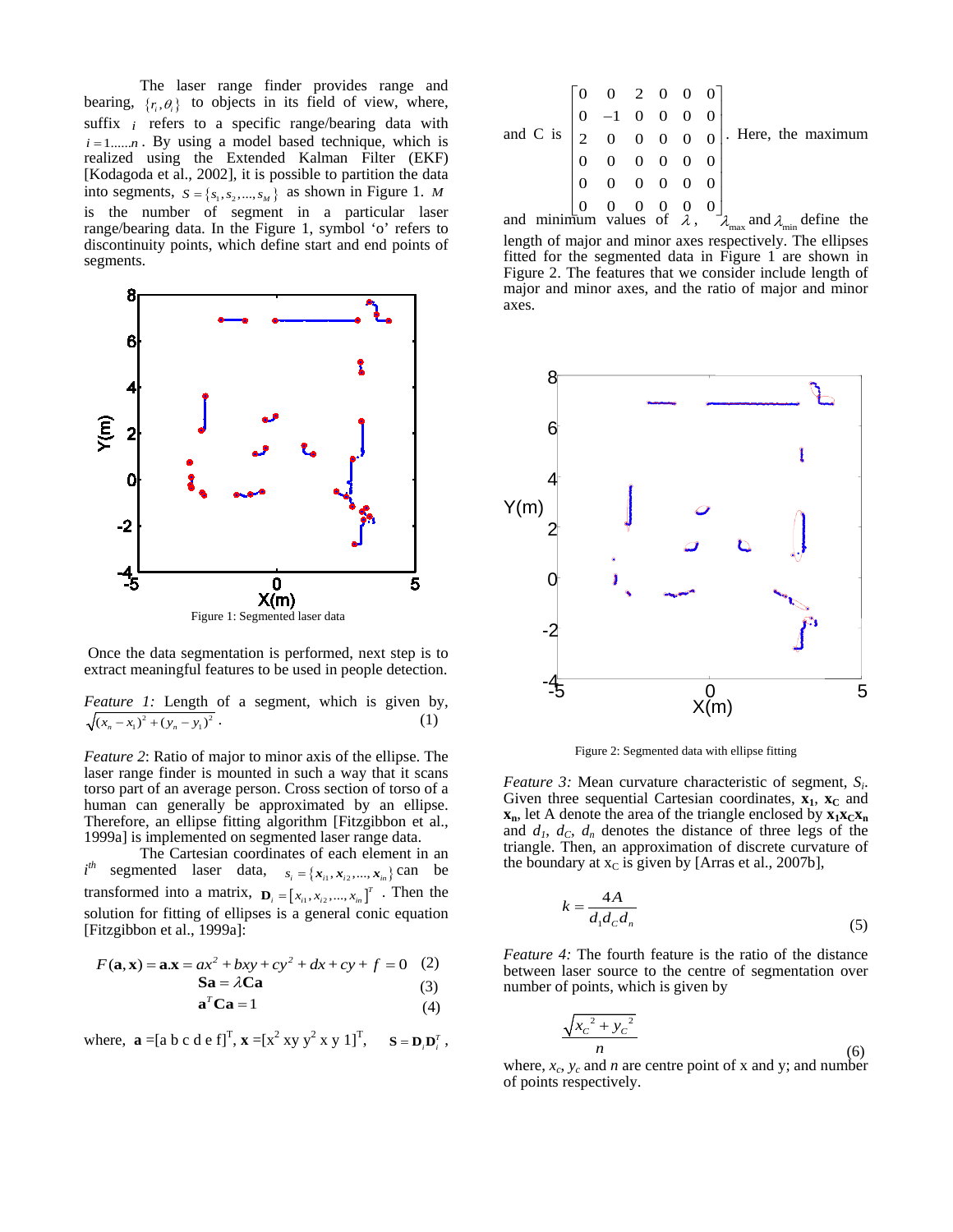## **2.2 Classification**

Once the features have been extracted, a classification routine was implemented. In order to compare the performance of different classifiers, we have used Weka [Weka 3.6-2, 2010], a popular open source machine learning software. The data was captured using a Hokuyo laser range finder while people are freely wandering in an office like environment. The laser range finder was mounted to scan torso of a person. Totally there were 500 number of laser range scans. Out of them, 200 scans were used for the training and another 200 scans were used for testing.

Table 1 shows the results of different classifiers with few people wandering in an environment. When there is only one person in the vicinity of the laser range finder, all classifiers performed well. However, with more people the classifiers tend to have poorer performances.

This could be mainly due to differences in sizes, costumes of people and artifacts due to occlusions. Out of the given classifiers, it could be seen that the RBFSVM (Radial Basis Function Support Vector Machines) performed better and therefore, it was chosen as the classifier to be used in this study.

TABLE 1. COMPARISON WITH OTHER CLASSIFIERS

| No. of | Classifier           | <b>Training Data</b> | <b>Testing Data</b> |
|--------|----------------------|----------------------|---------------------|
| people |                      | Accuracy (%)         | Accuracy (%)        |
| One    | <b>RBFSVM</b>        | 98.5965              | 96.8643             |
|        | AdaBoostM1           | 96.5789              | 92.5884             |
|        | Simple Logistic      | 97.9825              | 90.9350             |
|        | MultiBoostAB         | 94.1228              | 62.5998             |
|        | BayesNet             | 98.5965              | 95.6770             |
|        | Complement Bayes Net | 94.1228              | 63.2269             |
|        | Naïve Bayes          | 98.5088              | 98.0616             |
|        | Naïve Bayes Simple   | 98.5088              | 98.0616             |
|        | Naïve Bayes          | 98.5088              | 98.0616             |
|        | Updateable           |                      |                     |
| More   | <b>RBFSVM</b>        | 96.7196              | 95.2197             |
| than   | AdaBoostM1           | 96.8254              | 64.3022             |
| one    | Simple Logistic      | 96.9312              | 61.3724             |
|        | <b>MultiBoostAB</b>  | 93.6508              | 69.5451             |
|        | BayesNet             | 97.4603              | 64.8419             |
|        | Complement Bayes Net | 87.9365              | 57.1318             |
|        | Naïve Bayes          | 96.5079              | 75.6361             |
|        | Naïve Bayes Simple   | 96.4021              | 70.7016             |
|        | Naïve Bayes          | 96.5079              | 68.6047             |
|        | Updateable           |                      |                     |

Given a training data set  $T = \{ (\mathbf{F}_i, l_i) | l_i \in (-1,1) \}$ , where  $i = 1, 2, ..., n$  and SVM requires the following optimization [Hsu et al., 2009e]

$$
\frac{1}{2}(\mathbf{w}^T\mathbf{w}) + C \sum_{i=1}^n \xi_i
$$
\n(7)

subject to  $l_i(\mathbf{w}^T \phi(\mathbf{F}_i) + b) \ge 1 - \xi_i$  where  $\xi_i \ge 0$ . **F** and *l* are the features and the label of data set. Training vectors  $\mathbf{F}_i$  are mapped into a higher dimensional space into by function  $\phi$ . *C* is the penalty parameter of the error term. For radial basis function SVM, the kernel function is

$$
K(\mathbf{F}_i, \mathbf{F}_j) = \exp(-\gamma ||\mathbf{F}_i - \mathbf{F}_j||^2), \gamma > 0,
$$
 (8)

where *γ* is kernel parameter.

## **3 People Tracking**

Once people were detected based on the laser data, it was temporally tracked based on an Interactive Multiple Model (IMM) tracker [Kodagoda et al., 2007c]. A constant velocity and constant turn rate models have been used to model the human motion. Due to the large scatter present in the environment due to various furniture, glass walls and various metallic parts, there were obvious false detections. The tracking problem was complex and nontrivial to handle due to disappearing, reappearing and maneuvering of target in clutter. This problem was handled by an IMMPDAF filter with track confirmation and deletion.

Using the Markov relationship, the probability of existence of a true person  $P_T(k+1/k)$  before the receiving data in scan  $k+1$  is given by [Blackman and Popoli, 1999b],

$$
P_T(k+1|k) = P_{22}P_T(k|k) + P_{12}[1 - P_T(k|k)]
$$
\n(9)

where  $P_{22}$  is the transition probability from an observable to observable state, and  $\overrightarrow{P}_{12}$  is the transition probability from an unobservable to observable state. Then, probability update of person existence is

$$
P_T(k+1|k+1) = \frac{1 - \delta_{k+1}}{1 - \delta_{k+1}P_T(k+1|k)} P_T(k+1|k)
$$
\n(10)

where

$$
\delta_{k+1} = \begin{cases} P_D P_G & N_{k+1} = 0 \\ P_D P_G \left[ I - \overline{V} \sum_{i=1}^{N_{k+1}} \frac{1}{P_G (2\pi)^{M/2} \sqrt{|S(k+1)|}} e^{-d_i^2/2} \right], \text{others} \end{cases}
$$

 $\text{and } \overline{V} = V_{G_{k+1}}/(N_{k+1} - P_D P_G P_T (k+1|k))$ ,  $P_D$  is the probability of detection,  $P_G$  is the gate probability,  $V_G$  is the gate volume,  $N_{k+1}$  is the number of measurements inside the validation gate, S is the innovation covariance, and  $d_i^2$  is the normalized innovation squared of the *i*th measurement.

The log-likelihood ratio (LLR) is defined as,

$$
LLR_{k+1} = \ln\left(\frac{P_T}{1 - P_T}\right). \tag{11}
$$

Once the LLR is obtained, confirmation and termination of track thresholds are determined as

$$
\text{LLR}_{k+1} \ge \ln\left(\frac{1-\beta_T}{\alpha_T}\right), \text{ declare track confirmation}
$$

$$
\ln\left(\frac{\beta_T}{1-\alpha_T}\right) < \text{LLR}_{k+1} < \ln\left(\frac{1-\beta_T}{\alpha_T}\right), \text{ continue test}
$$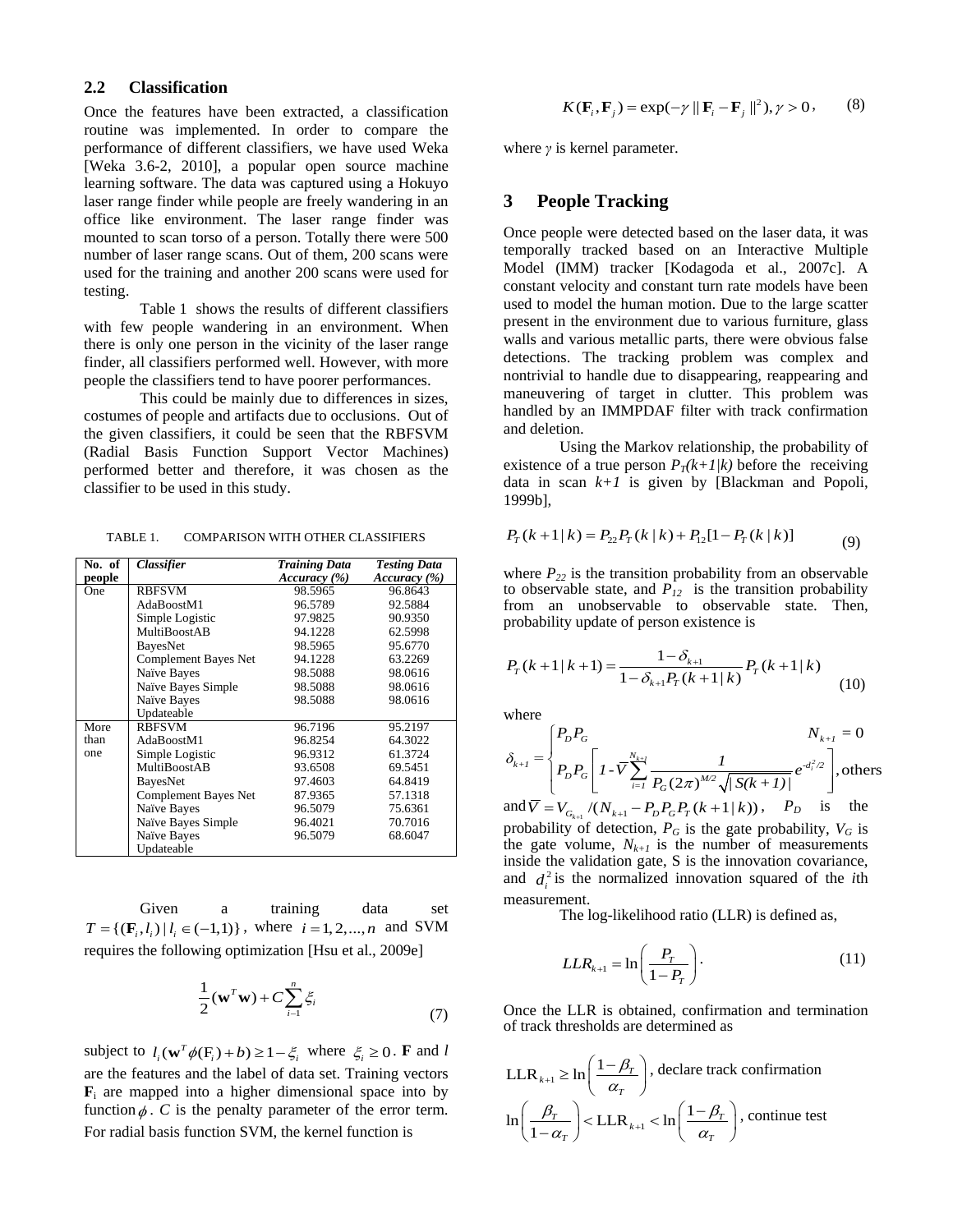$$
\mathbf{LLR}_{k+1} \leq \ln\left(\frac{\beta_T}{1-\alpha_T}\right), \text{delete track}
$$

where  $\alpha_T$  and  $\beta_T$  are the probability of false-track confirmation and the probability of true-track termination, respectively.

## **4 Experimental Results**



Figure 3: Robot used for the experiments

#### **4.1 Experimental Setup**

The robot used in our experiments is a Segway equipped with sensors and computers, which is shown in Figure 3. It has an onboard computer, AMD Athlon II X2 255/ Dual Core/ 3.1 GHz with 4GB DDR3 running on Linux Ubuntu 9.10 operating system. Robot system uses HOKUYO UTM-30LX laser range finder that has 30 meters of detection range, 0.25° angular resolution, angular field of view of 270° and 25millisecond sampling period. A robot based on Segway is used to monitor the environment, while in motion. The experiments were carried out in a common area in our university.

#### **4.2 Classifier Section**

The LRF data consists of various furniture, structures, people and their poses. As given in Section 2.1, the LRF data was first segmented filtered and ellipses were fitted for feature extraction. Ellipses fitted on torso of a person with different poses are shown in Figure 4. Although there are slight changes due to the position of hands (this could also happen due to different types of clothing), the ellipses were fitted reasonably well.

The features described in section 2 were estimated and used in the Weka [Weka 3.6-2, 2010] with several numbers of classifiers as shown in Table 1. The data was analyzed categorizing the scenarios into three cases based on the number of people present in the environment (and hence possible occlusions).



Figure 4(a): Ellipse fitting: a person with hands up.



Figure 4(b): Ellipse fitting: a person with hands down.

In general, it could be seen that the classifier performance degrades with increased number of people due to rise in occlusions. Although in simple scenarios, classifier such as BayesNet performs well, it is susceptible to errors with increased complexity. On the other hand classifiers such as, radial basis function SVM leads to better classification accuracies in both simple and complex scenarios.

### **4.3 People Detection**

Experiments have been conducted to assess the performance of the people detection algorithm. In order to have a better understanding of the errors and their causes, we have chosen specific scenarios such as, people looking at the sensor with hands up or down and people looking sideways with hands up or down. In all cases the laser range finder was mounted at torso height. Table 2 summarizes the accuracies. Detection accuracy with side facing people is generally higher than that of straight facing people because of the complexity of the curve on the straight facing scans.

On the other hand, not surprisingly people with hands up pose have higher accuracies than that of hands down (normal pose). It could also be noted that the false positives are always smaller than false negatives. Therefore, the algorithm provides more candidates, which can be further filtered to improve the detection accuracy. Total computing time is not more than 0.06s in all scenarios.

Although, in general the ellipse fitting algorithm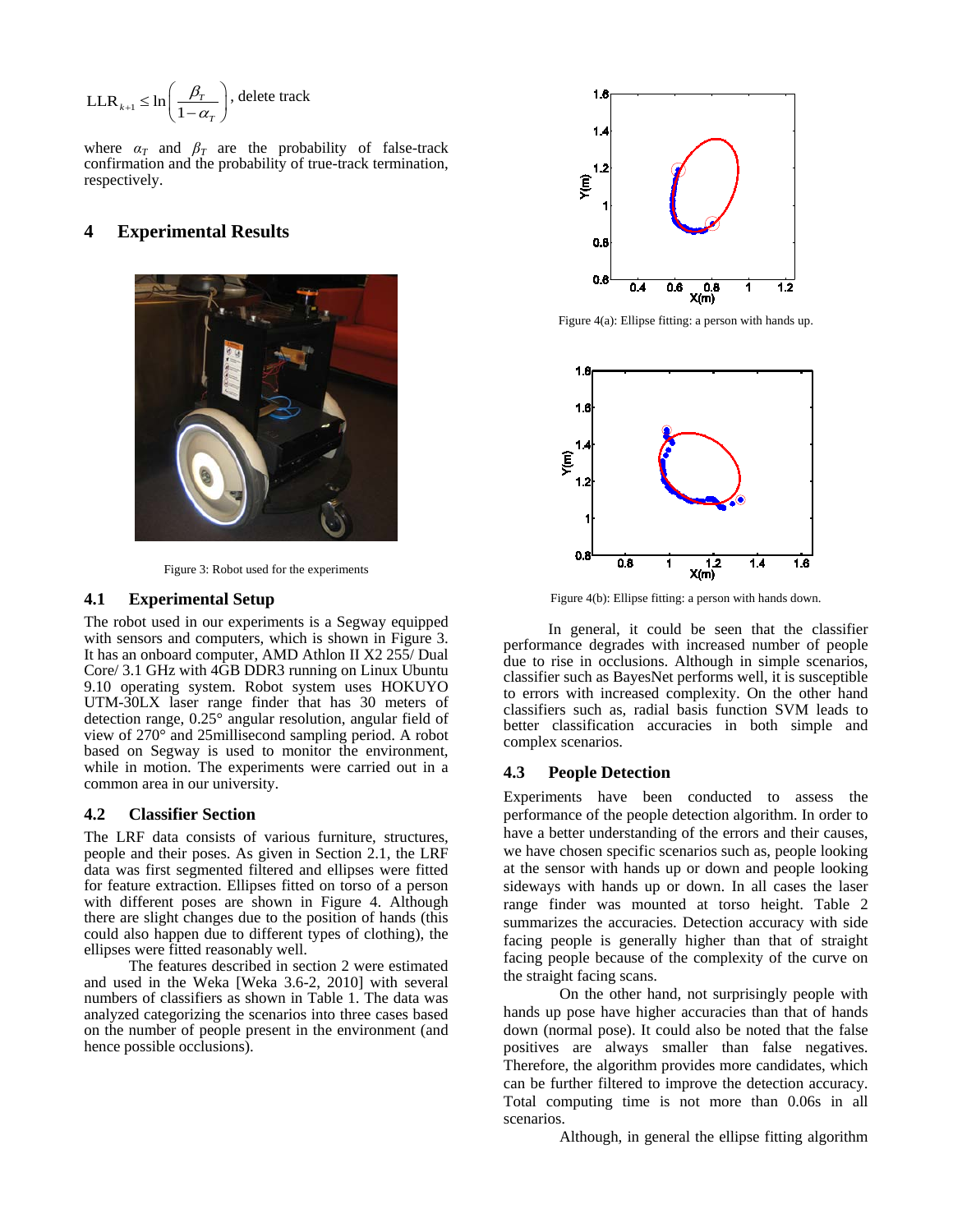worked well, it had some problems with segmented data relevant to occluded scenarios. This is explained in Figure 5. In the figure, ellipse fitting was done reasonably well from (a) to (d). The problem started at (e), where one ellipse has undergone a significant change to its size and shape. In (f), one ellipse has completely disappeared due to an occlusion and started to re-appear in (g).

TABLE 2. CONFUSION MATRIX FOR STRAIGHT AND SIDE FACING

| <b>STRAIGHT FACING</b> |                       |               |  |  |  |  |  |
|------------------------|-----------------------|---------------|--|--|--|--|--|
| (HANDS UP)             |                       |               |  |  |  |  |  |
| <b>True Label</b>      | <b>Person</b>         | <b>Others</b> |  |  |  |  |  |
| <b>Person</b>          | 86.41%                | 0.77%         |  |  |  |  |  |
| <b>Others</b>          | 13.59%                | 99.23%        |  |  |  |  |  |
|                        | <b>Total Accuracy</b> | 96.54 %       |  |  |  |  |  |
|                        | <b>Computing Time</b> | 0.03 s        |  |  |  |  |  |
| <b>STRAIGHT FACING</b> |                       |               |  |  |  |  |  |
| (HANDS DOWN)           |                       |               |  |  |  |  |  |
| <b>True Label</b>      | <b>Person</b>         | <b>Others</b> |  |  |  |  |  |
| <b>Person</b>          | 83.33%                | 3.00%         |  |  |  |  |  |
| <b>Others</b>          | 16.67%                | 97.00%        |  |  |  |  |  |
|                        | <b>Total Accuracy</b> | 94.77 %       |  |  |  |  |  |
|                        | <b>Computing Time</b> | 0.06s         |  |  |  |  |  |
|                        | <b>SIDE FACING</b>    |               |  |  |  |  |  |
| (HANDS UP)             |                       |               |  |  |  |  |  |
| <b>True Label</b>      | <b>Person</b>         | <b>Others</b> |  |  |  |  |  |
| Person                 | 91.97%                | 2.14%         |  |  |  |  |  |
| <b>Others</b>          | 8.03%                 | 97.86%        |  |  |  |  |  |
|                        | <b>Total Accuracy</b> | 97.22 %       |  |  |  |  |  |
|                        | <b>Computing Time</b> | 0.06 s        |  |  |  |  |  |
| <b>SIDE FACING</b>     |                       |               |  |  |  |  |  |
| (HANDS DOWN)           |                       |               |  |  |  |  |  |
| <b>True Label</b>      | <b>Person</b>         | <b>Others</b> |  |  |  |  |  |
| <b>Person</b>          | 86.75%                | 3.56%         |  |  |  |  |  |
| <b>Others</b>          | 13.25%                | 96.44%        |  |  |  |  |  |
|                        | <b>Total Accuracy</b> | 92.84 %       |  |  |  |  |  |
|                        | <b>Computing Time</b> | 0.02 s        |  |  |  |  |  |



## **4.4 People Tracking**

People detection part can be integrated in the IMM based temporal tracking algorithm discussed in the Section 3. Figure 6 shows tracking of two people (T1 and T2) using a stationary observer. The motions of T1 and T2 caused an occlusion, where T1 disappears from observations. However, due to the predictions of the IMM tracker, the lost track could be re-associated for further tracking.

Figure 7 shows results of tracking of two people with a dynamic observer. The motions of T1 and T2 again causing the occlusion where T2 disappears from the observation and the scenario is quite similar to the stationary observer. If T2 has the possibility of being terminated if disappears for a long time and it will re-

appear as a new target. The process of determining the tracks is based on log-likelihood ratio (LLR) which is shown in Figure 7. A new track is confirmed, if the LLR is higher than an upper threshold and a track is deleted, if it falls down bellow a lower threshold (as defined in section 3).



Figure 6: People tracking results: with a stationary observer. T1 and T2 denote the tracked two people.



Figure 7: People tracking results: with a dynamic observer. T1 and T2 denote the tracked two people. Triangles denote the observer position.

 The tracks that are occluded for a long time have the possibility of being deleted and re-appear as new tracks. It is reasonable as far as the application does not require the identification and tracking of a particular individual.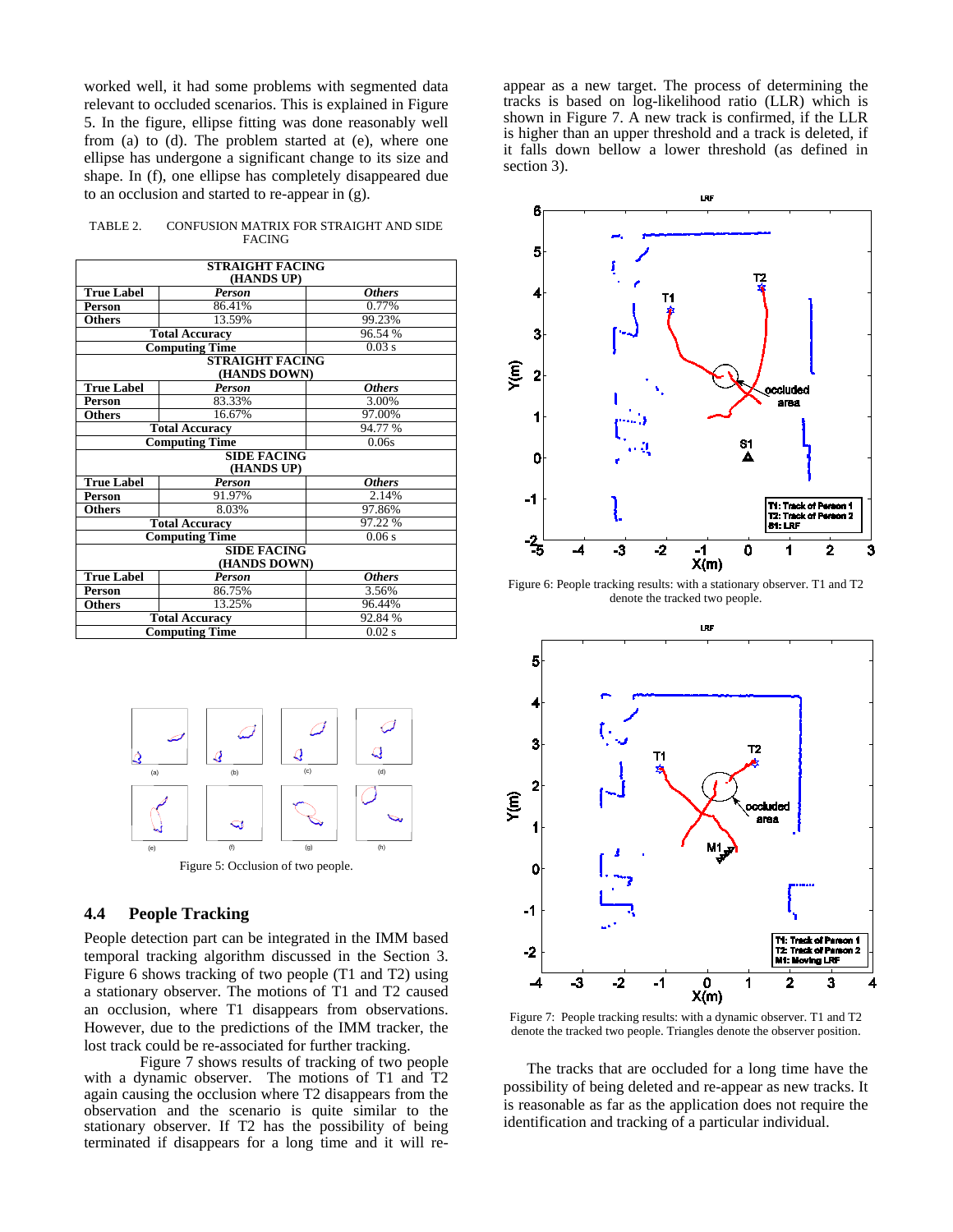

Figure 8: The log-likelihood ratio (LLR) of two targets tracking

## **5 Conclusion and Further Work**

The problem of multiple people detection using features extracted on torso of a person using a single layer LRF was presented in this paper. It is shown that the detection of a person is possible by supervised learning classifier such as SVM. Experimental results were presented with a stationary and dynamic LRF which was observing a common area. Objects were tracked by an IMM tracker. Various tracks and spurious data were effectively handled by a log likelihood ratio based decision making. It showed appealing results. We are currently working on ways to address the tracking problem in more complicated environments.

## **6 Acknowledgement**

This work is supported by the ARC Centre of Excellence programme and funded by the Australian Research Council (ARC), the New South Wales State Government and Ministry of Higher Education (MOHE), Malaysia.

## **References**

- [Carballo, 2009b] A. Carballo, A. Ohya, and S. Yuta. Multiple People Detection from a Mobile Robot using Double Layered Laser Range Finders (Published Conference Proceeding Style). In *Proc. IEEE ICRA 2009 Workshop on People Detection and Tracking*, Kobe, 2009.
- [Zhang and Kodagoda, 2005] Z. Zhang, K.R.S. Kodagoda. Multi-sensor Approach for People Detection. In *Proc. IEEE 2005 Int. Conf. on Intelligent Sensors, Sensor Networks and Information Processing*, pages 355-360, 2005.
- [Zivkovic and Krose, 2007a] Z. Zivkovic and B. Krose. Part based people detection using 2D range data and images. In *Proc. IEEE 2007 Int. Conf. on Intelligent Robots and System,* pages 214-219, San Diego, CA, USA, 2007.
- [Mozos et al., 2009c] O.M. Mozos, R. Kurazume and T. Hasegawa. Multi-Layer People using 2D Range Data. In *Proc. IEEE ICRA 2009 Workshop on People Detection and Tracking*, Kobe, 2009.
- [Arras et al., 2007b] K.O. Arras, O.M. Mozos and W. Burgard. Using Boosted Features for the Detection of People in 2D Range Data. *IEEE 2007 Int. Conf. on Robotics and Automation*, pages 3402-3407, Rome, Italy, 2007.
- [Spinello and Siegwart, 2008b] L. Spinello, R. Siegwart. Human Detection using Multimodal and Multidimensional Features. *IEEE 2008 Int. Conf. on Robotics and Automation*, pages 3264-3269, Pasadena, USA, 2008.
- [Hata and Wolf, 2009d] A.Y. Hata, D.F. Wolf. *Terrain Mapping and Classification using Support Vector Machines*. IEEE Latin American Robotics Symposium, pages 1-6, Valparaiso, Chile, 2009.
- [Kodagoda et al., 2002] K.R.S. Kodagoda, W.S. Wijesoma and A.P. Balasuriya. Road Curb and Intersection Detection using a 2D LMS. In *Proc. 2002 IEEE RSJ Int. Conf. on Intelligent Robots and Systems*, pages 19-24, Lausanne, Switzerland, 2002.
- [Fitzgibbon et al., 1999a] A. Fitzgibbon, M. Pilu, and R.B. Fisher. Direct Least Square Fitting of Ellipses. *IEEE Trans. Pattern Analysis and Machine Intelligence*, pages 476-480, vol. 21, May 1999.
- [Hsu et al., 2009e] C.W. Hsu, C.C. Chang, C.J. Line. A Practical Guide to Support Vector Classification.<br>
[Online]. 2009, May 19Available: 19Available: [http://www.csie.ntu.edu.tw/~cjlin/papers/guide/guide.](http://www.csie.ntu.edu.tw/~cjlin/papers/guide/guide.pdf) [pdf.](http://www.csie.ntu.edu.tw/~cjlin/papers/guide/guide.pdf)
- [Kodagoda et al., 2007c] K.R.S. Kodagoda, S.S. Ge, W.S. Wijesoma, A.P. Balasuriya. IMMPDAF Approach for road-Boundary Tracking. *IEEE Trans. Vehicular Technology*, pages 478-486, vol. 56, 2008.
- [Weka 3.6-2, 2010] Weka 3.6-2. Data Mining Software in Java. The University of Waikato, 2010.
- [Harrison and Robinette, 2002] C.S. Harrison, K.M. Robinette. CAESAR: Summary Statistics for the Adult Population (Ages 18-65) of United States of America. United States Air Force Research Laboratory, Ohio, USA, June 2002.
- [Pheasant, 2003] Stephen Pheasant. Bodyspace: Anthropometry, Ergonomics and the Design of Works. Taylor & Francis, 2003.
- [Blackman and Popoli, 1999b] Samuel Blackman, Robert Popoli, Design and Analysis of Modern Tracking Systems, 1999.